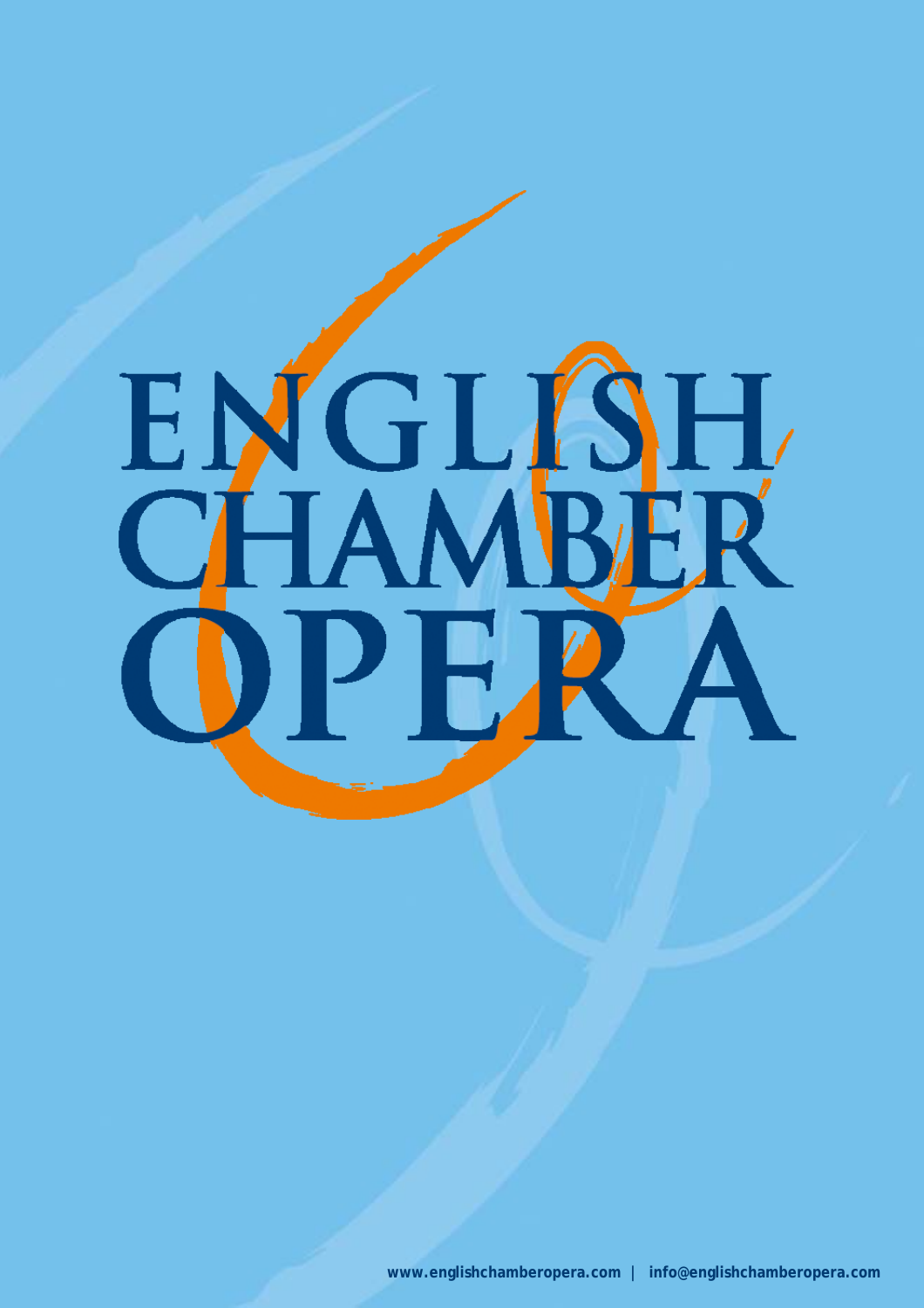

**English Chamber Opera was established in 2006 following a critically acclaimed, sell-out English tour of Don Giovanni, directed by Caroline Sharman and conducted by Igor Kennaway.**

> *"You really don't need to be an opera buff, nor even know anything of Mozart's naughty Don, to thoroughly enjoy this."* The Stage

**English Chamber Opera's stylish productions will appeal to opera connoisseurs and first-timers alike. The company takes the highest quality performances, with superlative production values, to unusual, unconventional, and utterly unique venues in the UK and Europe.** 

> *"There is a unity, a camaraderie…that is infectious…fine, heart-rending soliloquies that raise the hairs on your neck. And there are many times with the entire cast in full throat that bring tears of joy and admiration to the eyes."* The Stage

**With forthcoming performances in the UK and mainland Europe, the company's 2007 calendar will also include a revival tour in Ireland of Caroline Sharman's magnificent production of Don Giovanni (designed by Simon Higlett).** 

**Other plans include brand new productions of Cosi fan Tutte, and Handel's cruel, treacherous masterpiece, Ariodante.**

> *"Gripping stuff… for anyone looking for an evening of compelling entertainment, an absolute treat."* The Oxford Times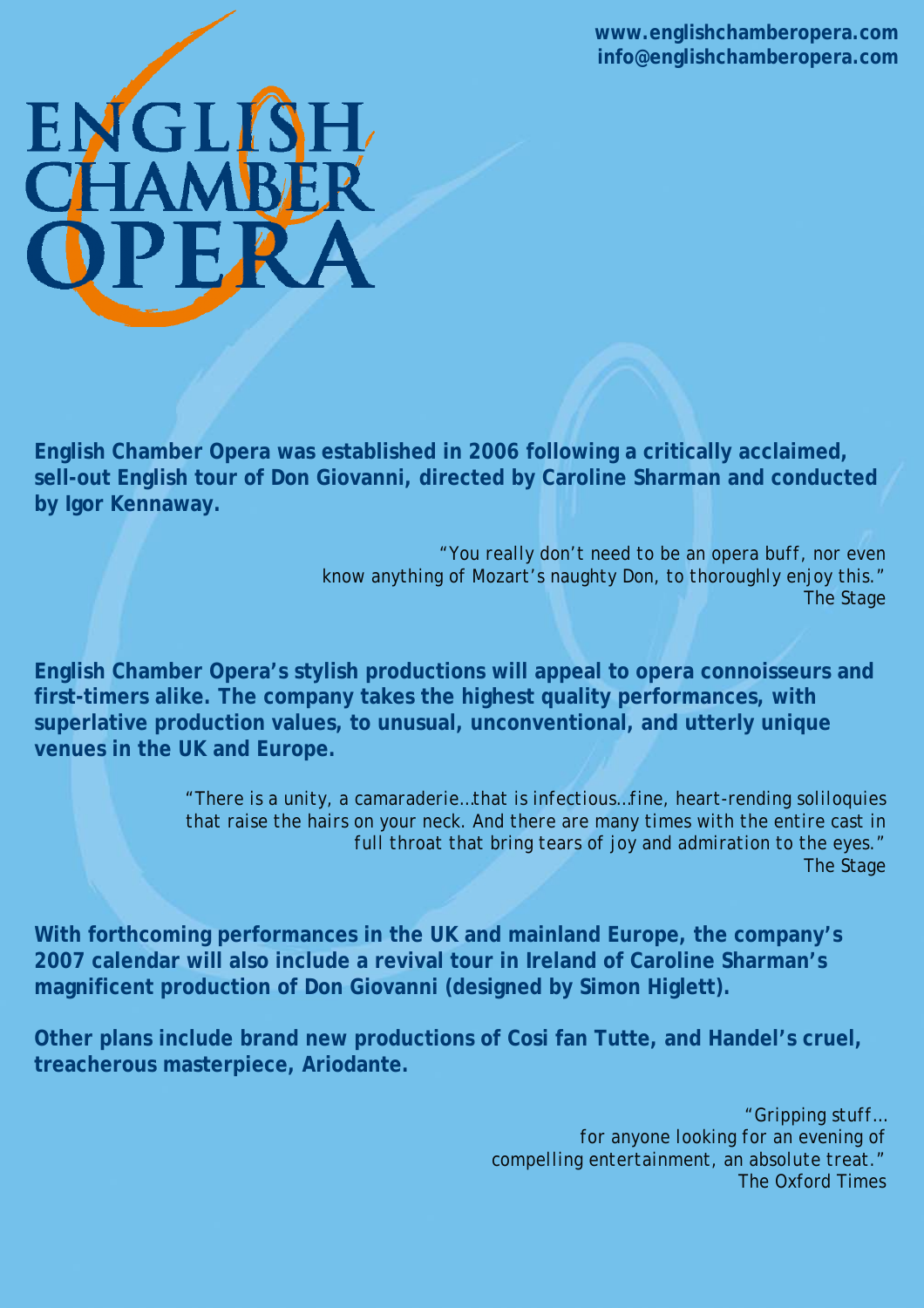# ENGLISH

## **Don Giovanni 2007**

**English Chamber Opera's 2007 revival of Don Giovanni is fully staged with lavish period costumes, a stunning set and a seven-piece chamber orchestra.**

**Director -** Caroline Sharman **Conductor -** *(tbc)* **Design -** Simon Higlett

#### **Cast**

**Don Giovanni -** David Durham **Leporello -** Giles Davies **Donna Elvira -** Rebecca Cooper **Donna Anna -** Sarah Moule **Zerlina -** Beverley Worboys **Masetto -** Ian Jervis **Don Ottavio -** Peter Wilman **Commendatore** - *(tbc)*





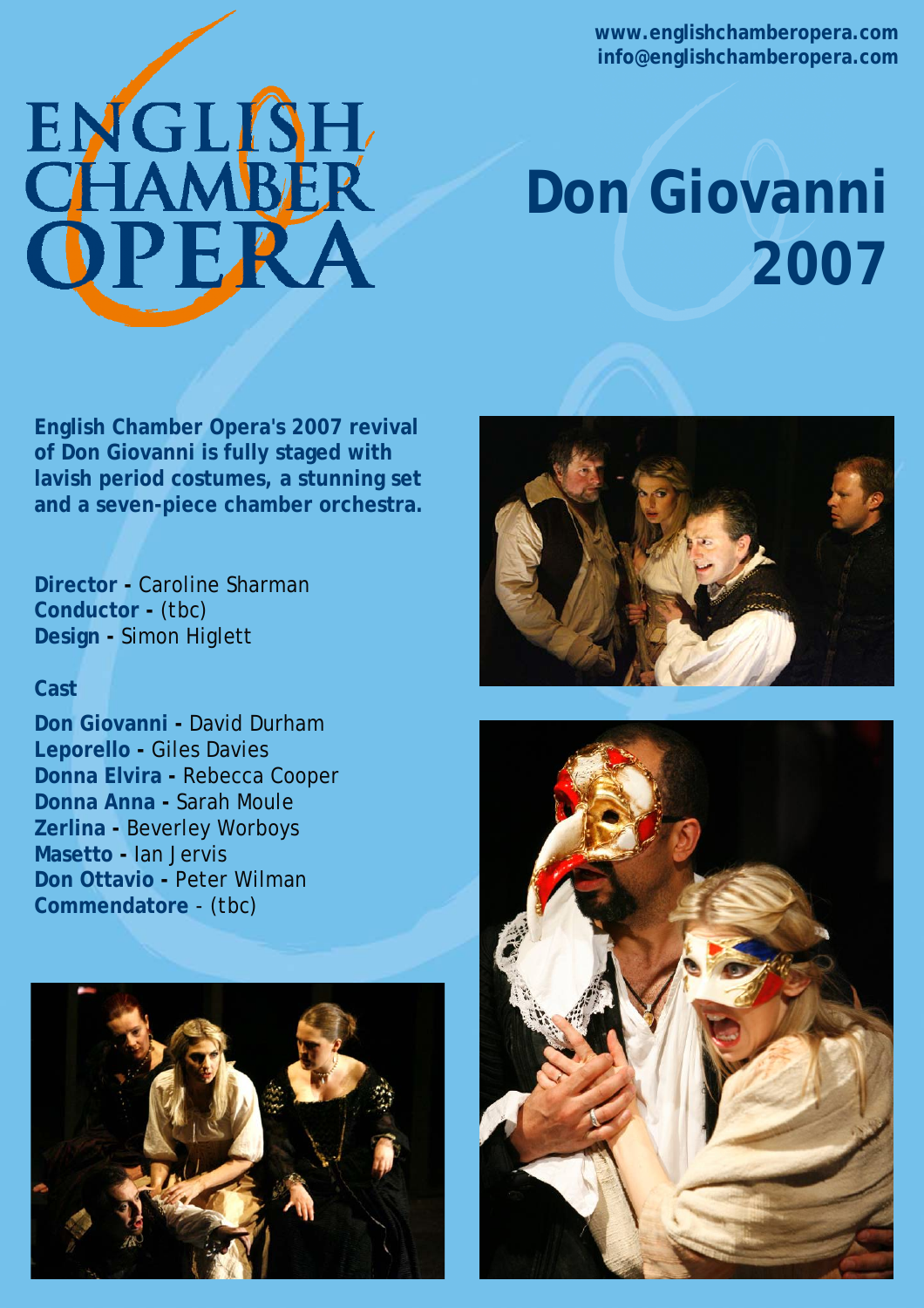# ENGLISH

## **Don Giovanni 2007**

**Biographies**

#### **David Durham – Don Giovanni**

David studied at the Guildhall school of Music and Drama as a violinist. Opera roles include Scarpia, *Tosca* at St John's Smith Square and Don Giovanni for the Chipping Norton Theatre and tour. Leading roles have been composed for him for several contemporary opera festivals at Battersea Arts Centre, London, Opera Circus at Sadlers Wells and the Opera House, Amsterdam. He is currently appearing at KammerOper Vienna as lead in the world premiere of *A Good Man*. Forthcoming roles include Germont and Escamillo for Pavillion Opera.

As an actor, he has performed in Shakespeare's *As You Like It*, directed by David Poutney, as well as new productions at Nottingham Playhouse and the Sherman Theatre, Cardiff. His West End appearances include Caiaphas in the national tour for *Jesus Christ Superstar*, Mufasa in *The Lion King* at the Lyceum and Ben Stone (*Follies*) at the Royal Festival Hall. Principal roles for cinema include 'Scarred', Elysium Films and Babymother, Fourmation Films.

#### **Giles Davies - Leporello**

Giles studied at the Purcell School of Music, and on a scholarship at the Royal College of Music, winning prizes in the Royal Overseas League, Tillett Trust, and Association of English Speakers and Singers competitions. He has recorded for the BBC (Schumann's *Dichterliebe* at the Wigmore Hall), and as a soloist has appeared with conductors including Richard Hickox (*A Sea Symphony* and *Dido and Aeneas*), Trevor Pinnock (Handel's *Apollo and Dafne*); Mahler's *Kindertotenlieder* (Ballet Rambert) and London Mozart Players.

His many roles in opera include Puck in Britten's *A Midsummer Night's Dream* at the ROH, Figaro in Rossini's *Barber of Seville* (Scottish Opera, English Pocket Opera) Dr Kolenaty in Janàcek's *Makropoulos Case* (SO), Schaunard in *La Boheme* (SO), the *Church Parables* of Britten (Opera du Rhin, Strasbourg), Pish Tush in *The Mikado* and Strephon in *Iolanthe* (Carl Rosa Opera). He created the title role in *The Piano Tuner* (Osborne/Holden), for Music Theatre Wales.

In 2006, Giles appeared as John Goss in Anthony Britten's new film on the life of the English songwriter Peter Warlock, screening on Sky and DVD. He also made his Italian debut in Montepulciano, in a broadcast production of *Das Wundertheater* by Henze, and Kurt Weill's *Mahagonny Songspiel*, directed by Alfred Kirchner and conducted by Jan Latham Koening.

#### **Rebecca Cooper - Donna Elvira**

Rebecca was an undergraduate at the Royal College of Music, and then a postgraduate on the Opera Course at the Royal Academy of Music, receiving various awards from the RAM and the Countess of Munster Musical Trust. She currently studies with Jonathan Papp, Diane Forlano & Paolo Speca, and has recently participated in The Solti Accademia di Bel Canto where she was coached by Mirella Freni, and sang at the Palazzo Vecchio, Florence.

Operatic roles include Nerone (*L'Incoronazione di Poppea*) and Fox (*The Cunning Little Vixen*) under Sir Charles Mackerras for Royal Academy Opera, Fox for Opera East Productions, Constanze (*The Abduction from the Seraglio)* for Surrey Opera and Violetta (*La Traviata*) for Vox Lirika, Donna Elvira *(Don Giovanni)*, for The Theatre Chipping Norton, Madame Herz (*The Impresario*) at the Taunton Festival, and the title role in Gluck's *Armide* (cover) for Buxton Festival Opera. Future plans include Violetta in Italy.

Concert performances have included Haydn's *Nelson Mass* under Sir David Willcocks, Mozart's *Requiem* at Southwark and Bristol Cathedrals and St Martin-in-the-Fields, Beethoven's *Ninth Symphony* at the Anvil, Dvorak's *Stabat Mater* and Mendelssohn's *Elijah*. She has given recitals at Leighton House, St James' Palace, The Goethe Institut, Southwark Cathedral and in the Winchester and Buxton Festivals.